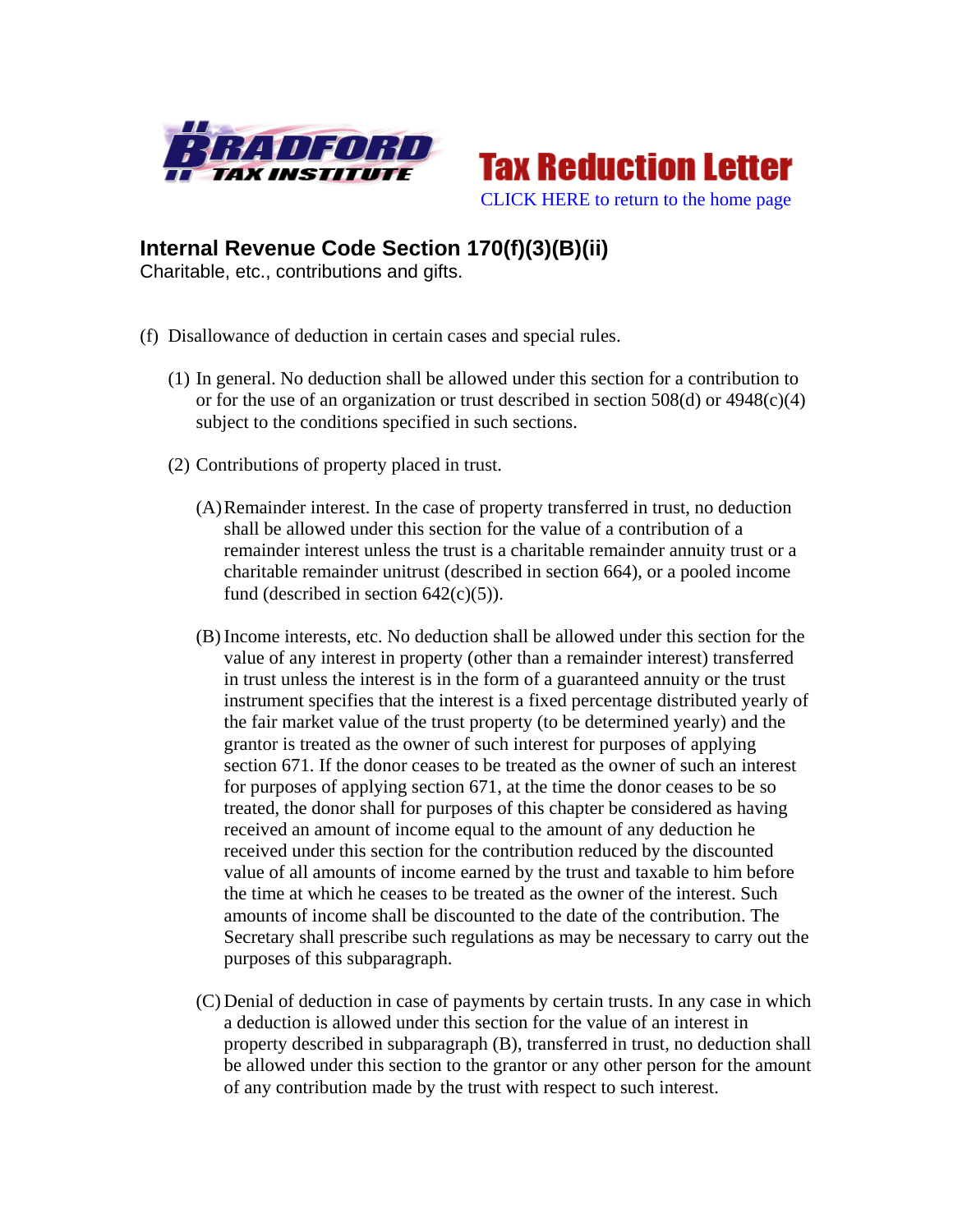- (D)Exception. This paragraph shall not apply in a case in which the value of all interests in property transferred in trust are deductible under subsection (a).
- (3) Denial of deduction in case of certain contributions of partial interests in property.
	- (A)In general. In the case of a contribution (not made by a transfer in trust) of an interest in property which consists of less than the taxpayer's entire interest in such property, a deduction shall be allowed under this section only to the extent that the value of the interest contributed would be allowable as a deduction under this section if such interest had been transferred in trust. For purposes of this subparagraph, a contribution by a taxpayer of the right to use property shall be treated as a contribution of less than the taxpayer's entire interest in such property.
	- (B) Exceptions. Subparagraph (A) shall not apply to—
		- (i) a contribution of a remainder interest in a personal residence or farm,
		- (ii) a contribution of an undivided portion of the taxpayer's entire interest in property, and

(iii)a qualified conservation contribution.

- (4) Valuation of remainder interest in real property. For purposes of this section, in determining the value of a remainder interest in real property, depreciation (computed on the straight line method) and depletion of such property shall be taken into account, and such value shall be discounted at a rate of 6 percent per annum, except that the Secretary may prescribe a different rate.
- (5) Reduction for certain interest. If, in connection with any charitable contribution, a liability is assumed by the recipient or by any other person, or if a charitable contribution is of property which is subject to a liability, then, to the extent necessary to avoid the duplication of amounts, the amount taken into account for purposes of this section as the amount of the charitable contribution—
	- (A)shall be reduced for interest
		- (i) which has been paid (or is to be paid) by the taxpayer,
		- (ii) which is attributable to the liability, and
		- (iii)which is attributable to any period after the making of the contribution, and
	- (B) in the case of a bond, shall be further reduced for interest (i) which has been paid (or is to be paid) by the taxpayer on indebtedness incurred or continued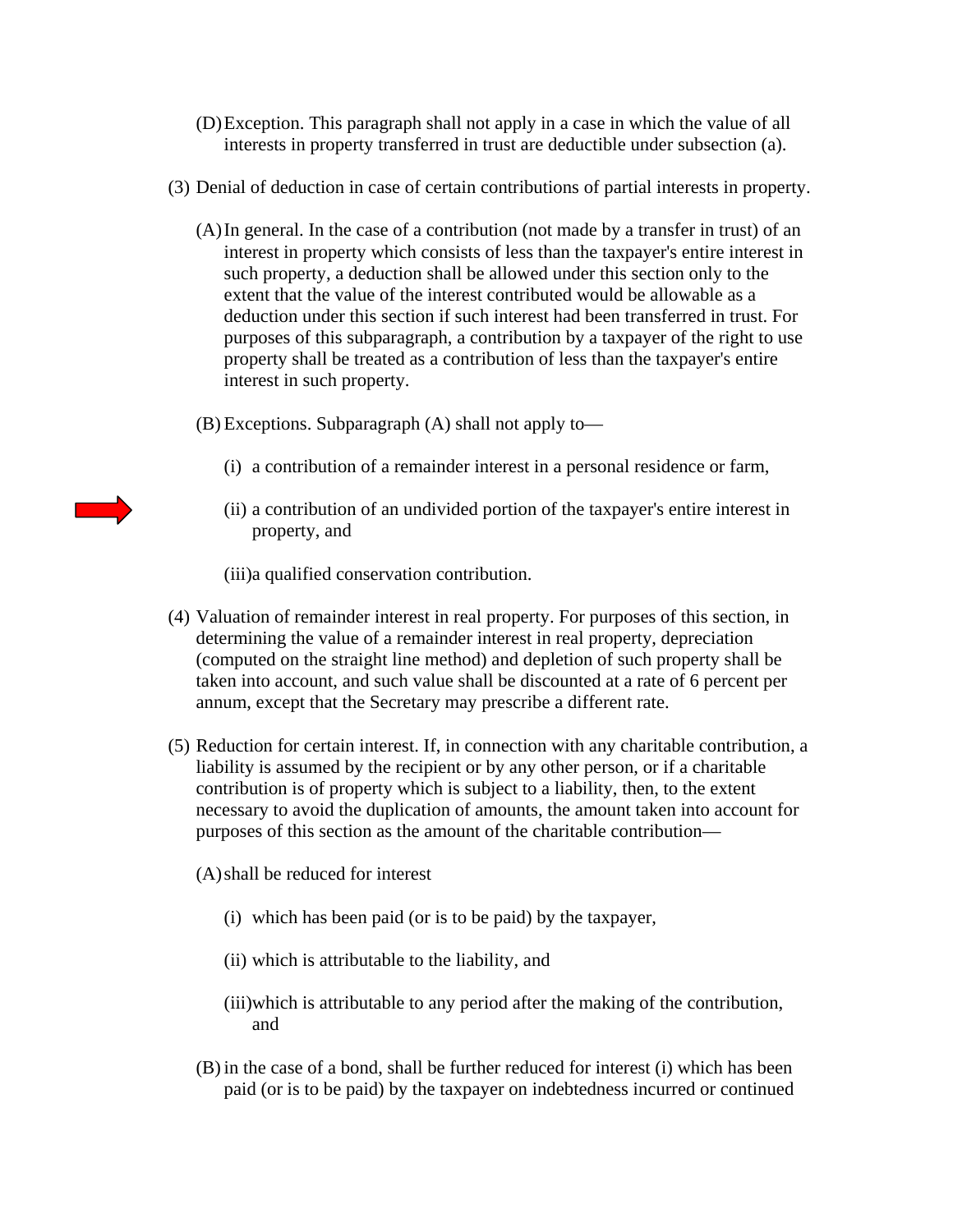to purchase or carry such bond, and (ii) which is attributable to any period before the making of the contribution.

The reduction pursuant to subparagraph (B) shall not exceed the interest (including interest equivalent) on the bond which is attributable to any period before the making of the contribution and which is not (under the taxpayer's method of accounting) includible in the gross income of the taxpayer for any taxable year. For purposes of this paragraph, the term "bond" means any bond, debenture, note, or certificate or other evidence of indebtedness.

- (6) Deductions for out-of-pocket expenditures. No deduction shall be allowed under this section for an out-of-pocket expenditure made by any person on behalf of an organization described in subsection (c) (other than an organization described in section  $501(h)(5)$  (relating to churches, etc.)) if the expenditure is made for the purpose of influencing legislation (within the meaning of section  $501(c)(3)$ ).
- (7) Reformations to comply with paragraph (2).
	- (A)In general. A deduction shall be allowed under subsection (a) in respect of any qualified reformation (within the meaning of section  $2055(e)(3)(B)$ ).
	- (B) Rules similar to section 2055(e)(3) to apply. For purposes of this paragraph, rules similar to the rules of section 2055(e)(3) shall apply.
- (8) Substantiation requirement for certain contributions.
	- (A)General rule. No deduction shall be allowed under subsection (a) for any contribution of \$250 or more unless the taxpayer substantiates the contribution by a contemporaneous written acknowledgment of the contribution by the donee organization that meets the requirements of subparagraph (B).
	- (B) Content of acknowledgement. An acknowledgement meets the requirements of this subparagraph if it includes the following information:
		- (i) The amount of cash and a description (but not value) of any property other than cash contributed.
		- (ii) Whether the donee organization provided any goods or services in consideration, in whole or in part, for any property described in clause (i).
		- (iii)A description and good faith estimate of the value of any goods or services referred to in clause (ii) or, if such goods or services consist solely of intangible religious benefits, a statement to that effect.

For purposes of this subparagraph, the term "intangible religious benefit" means any intangible religious benefit which is provided by an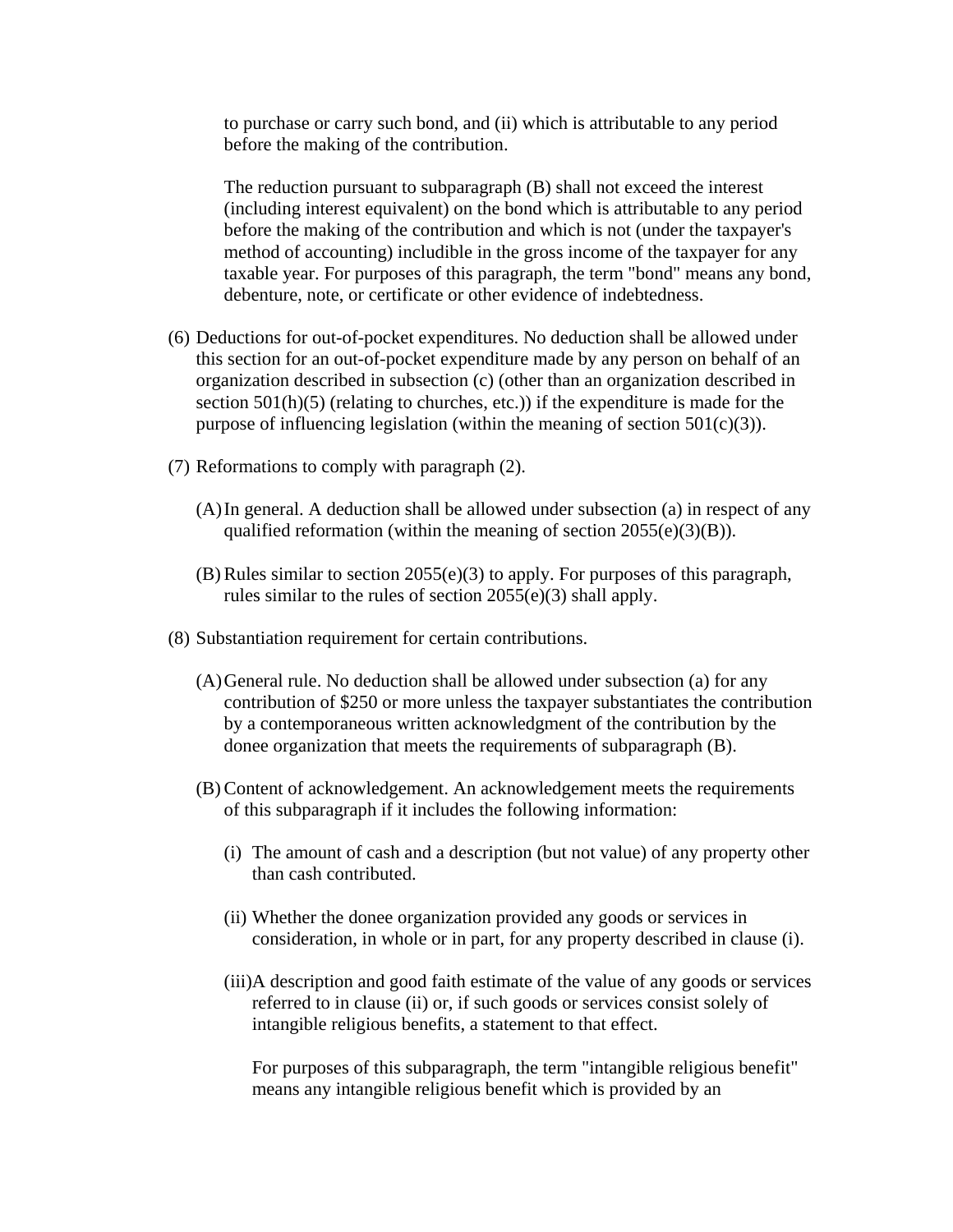organization organized exclusively for religious purposes and which generally is not sold in a commercial transaction outside the donative context.

- (C) Contemporaneous. For purposes of subparagraph (A), an acknowledgment shall be considered to be contemporaneous if the taxpayer obtains the acknowledgment on or before the earlier of—
	- (i) the date on which the taxpayer files a return for the taxable year in which the contribution was made, or
	- (ii) the due date (including extensions) for filing such return.
- (D)Substantiation not required for contributions reported by the donee organization. Subparagraph (A) shall not apply to a contribution if the donee organization files a return, on such form and in accordance with such regulations as the Secretary may prescribe, which includes the information described in subparagraph (B) with respect to the contribution.
- (E) Regulations. The Secretary shall prescribe such regulations as may be necessary or appropriate to carry out the purposes of this paragraph, including regulations that may provide that some or all of the requirements of this paragraph do not apply in appropriate cases.
- (9) Denial of deduction where contribution for lobbying activities. No deduction shall be allowed under this section for a contribution to an organization which conducts activities to which section 162(e)(1) applies on matters of direct financial interest to the donor's trade or business, if a principal purpose of the contribution was to avoid Federal income tax by securing a deduction for such activities under this section which would be disallowed by reason of section 162(e) if the donor had conducted such activities directly. No deduction shall be allowed under section 162(a) for any amount for which a deduction is disallowed under the preceding sentence.
- (10) Split-dollar life insurance, annuity, and endowment contracts.
	- (A) In general. Nothing in this section or in section  $545(b)(2)$ ,  $642(c)$ ,  $2055$ , 2106(a)(2), or 2522 shall be construed to allow a deduction, and no deduction shall be allowed, for any transfer to or for the use of an organization described in subsection (c) if in connection with such transfer—
		- (i) the organization directly or indirectly pays, or has previously paid, any premium on any personal benefit contract with respect to the transferor, or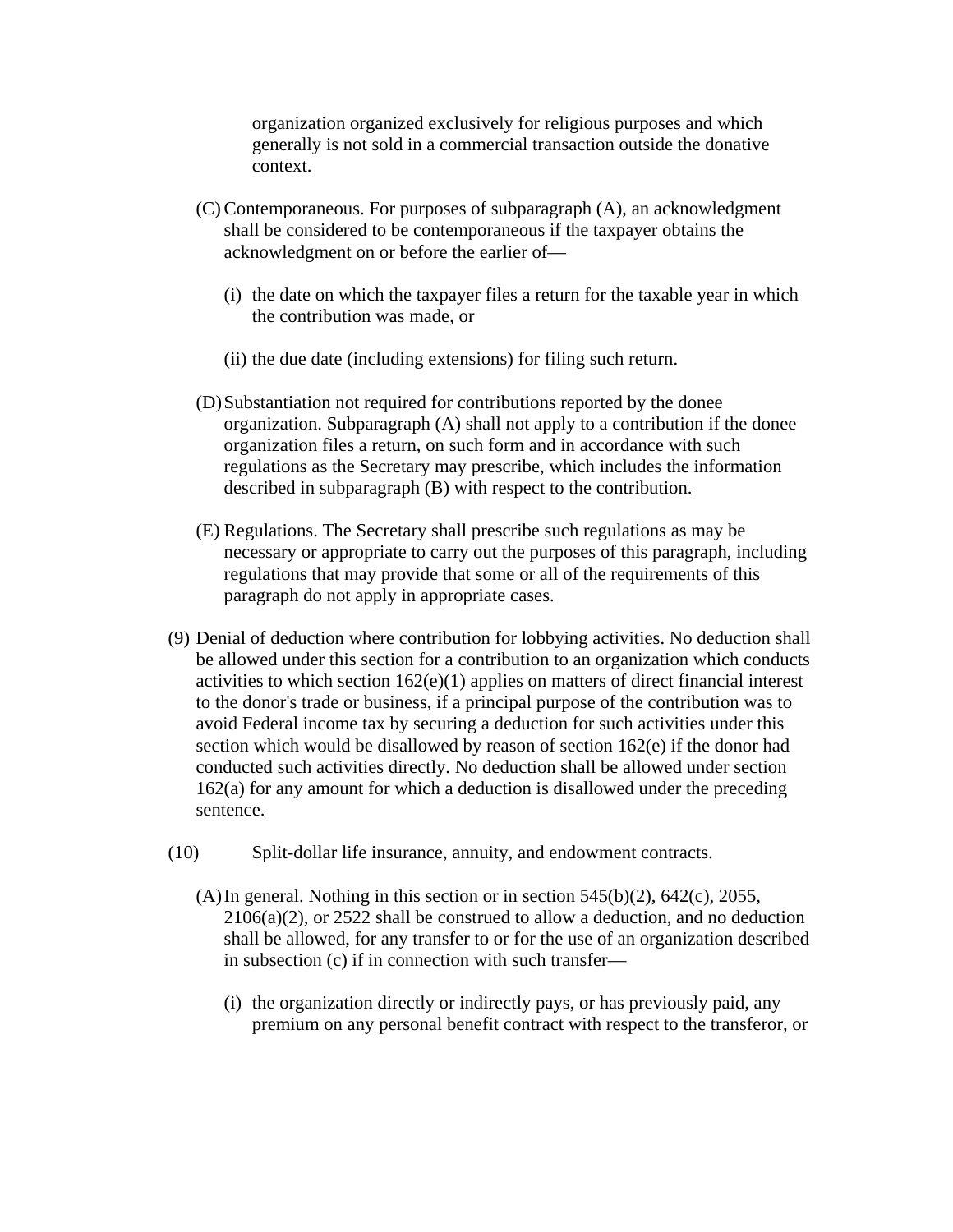- (ii) there is an understanding or expectation that any person will directly or indirectly pay any premium on any personal benefit contract with respect to the transferor.
- (B) Personal benefit contract. For purposes of subparagraph (A), the term "personal benefit contract" means, with respect to the transferor, any life insurance, annuity, or endowment contract if any direct or indirect beneficiary under such contract is the transferor, any member of the transferor's family, or any other person (other than an organization described in subsection (c)) designated by the transferor.
- (C) Application to charitable remainder trusts. In the case of a transfer to a trust referred to in subparagraph (E), references in subparagraphs (A) and (F) to an organization described in subsection (c) shall be treated as a reference to such trust.
- (D)Exception for certain annuity contracts. If, in connection with a transfer to or for the use of an organization described in subsection (c), such organization incurs an obligation to pay a charitable gift annuity (as defined in section 501(m)) and such organization purchases any annuity contract to fund such obligation, persons receiving payments under the charitable gift annuity shall not be treated for purposes of subparagraph (B) as indirect beneficiaries under such contract if—
	- (i) such organization possesses all of the incidents of ownership under such contract,
	- (ii) such organization is entitled to all the payments under such contract, and
	- (iii)the timing and amount of payments under such contract are substantially the same as the timing and amount of payments to each such person under such obligation (as such obligation is in effect at the time of such transfer).
- (E) Exception for certain contracts held by charitable remainder trusts. A person shall not be treated for purposes of subparagraph (B) as an indirect beneficiary under any life insurance, annuity, or endowment contract held by a charitable remainder annuity trust or a charitable remainder unitrust (as defined in section 664(d)) solely by reason of being entitled to any payment referred to in paragraph  $(1)(A)$  or  $(2)(A)$  of section 664(d) if—
	- (i) such trust possesses all of the incidents of ownership under such contract, and
	- (ii) such trust is entitled to all the payments under such contract.
- (F) Excise tax on premiums paid.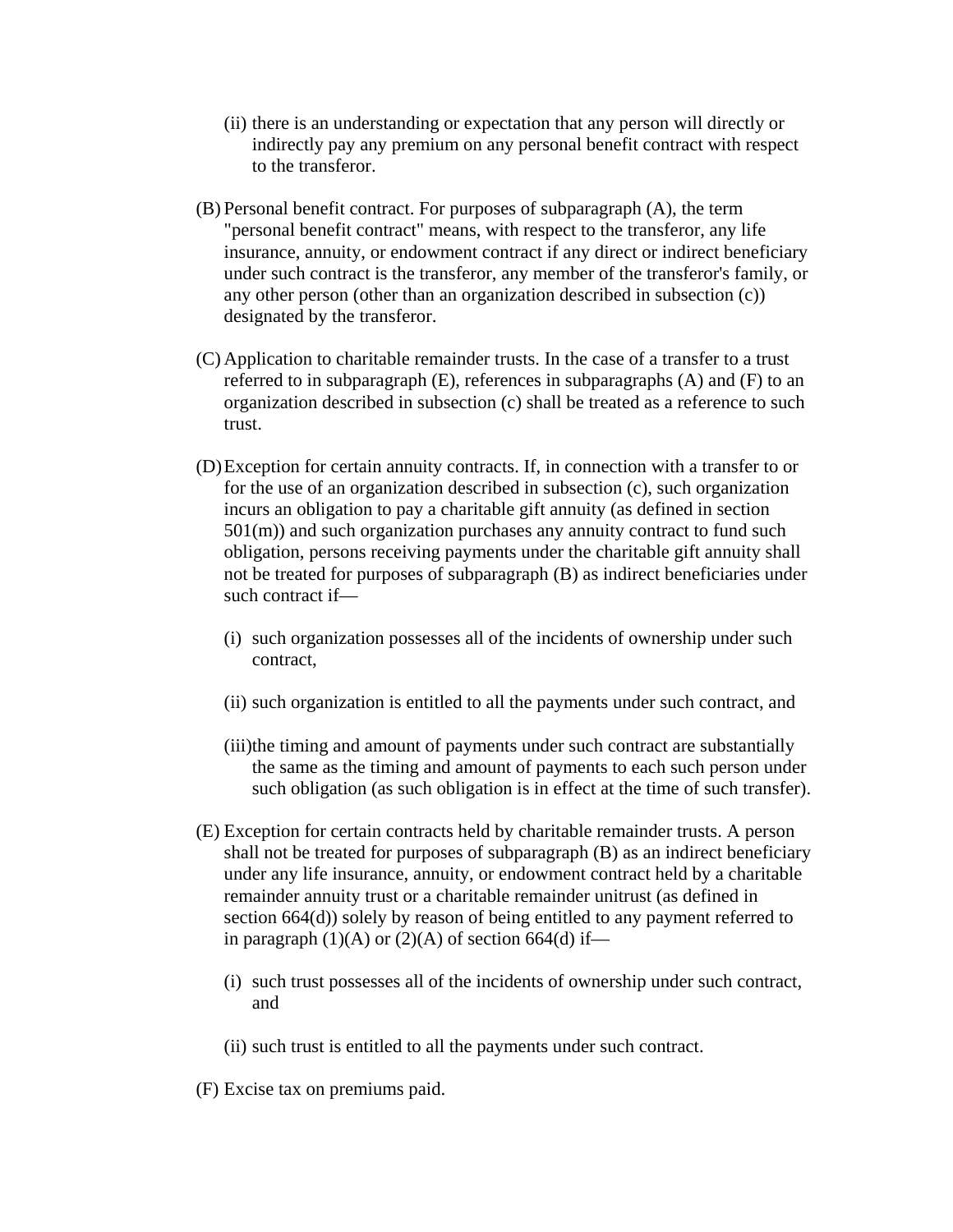- (i) In general. There is hereby imposed on any organization described in subsection (c) an excise tax equal to the premiums paid by such organization on any life insurance, annuity, or endowment contract if the payment of premiums on such contract is in connection with a transfer for which a deduction is not allowable under subparagraph (A), determined without regard to when such transfer is made.
- (ii) Payments by other persons. For purposes of clause (i), payments made by any other person pursuant to an understanding or expectation referred to in subparagraph (A) shall be treated as made by the organization.
- (iii)Reporting. Any organization on which tax is imposed by clause (i) with respect to any premium shall file an annual return which includes—
	- (I) the amount of such premiums paid during the year and the name and TIN of each beneficiary under the contract to which the premium relates, and
	- (II)such other information as the Secretary may require.

The penalties applicable to returns required under section 6033 shall apply to returns required under this clause. Returns required under this clause shall be furnished at such time and in such manner as the Secretary shall by forms or regulations require.

- (iv)Certain rules to apply. The tax imposed by this subparagraph shall be treated as imposed by chapter 42 for purposes of this title other than subchapter B of chapter 42.
- (G)Special rule where state requires specification of charitable gift annuitant in contract. In the case of an obligation to pay a charitable gift annuity referred to in subparagraph (D) which is entered into under the laws of a State which requires, in order for the charitable gift annuity to be exempt from insurance regulation by such State, that each beneficiary under the charitable gift annuity be named as a beneficiary under an annuity contract issued by an insurance company authorized to transact business in such State, the requirements of clauses (i) and (ii) of subparagraph (D) shall be treated as met if—
	- (i) such State law requirement was in effect on February 8, 1999,
	- (ii) each such beneficiary under the charitable gift annuity is a bona fide resident of such State at the time the obligation to pay a charitable gift annuity is entered into, and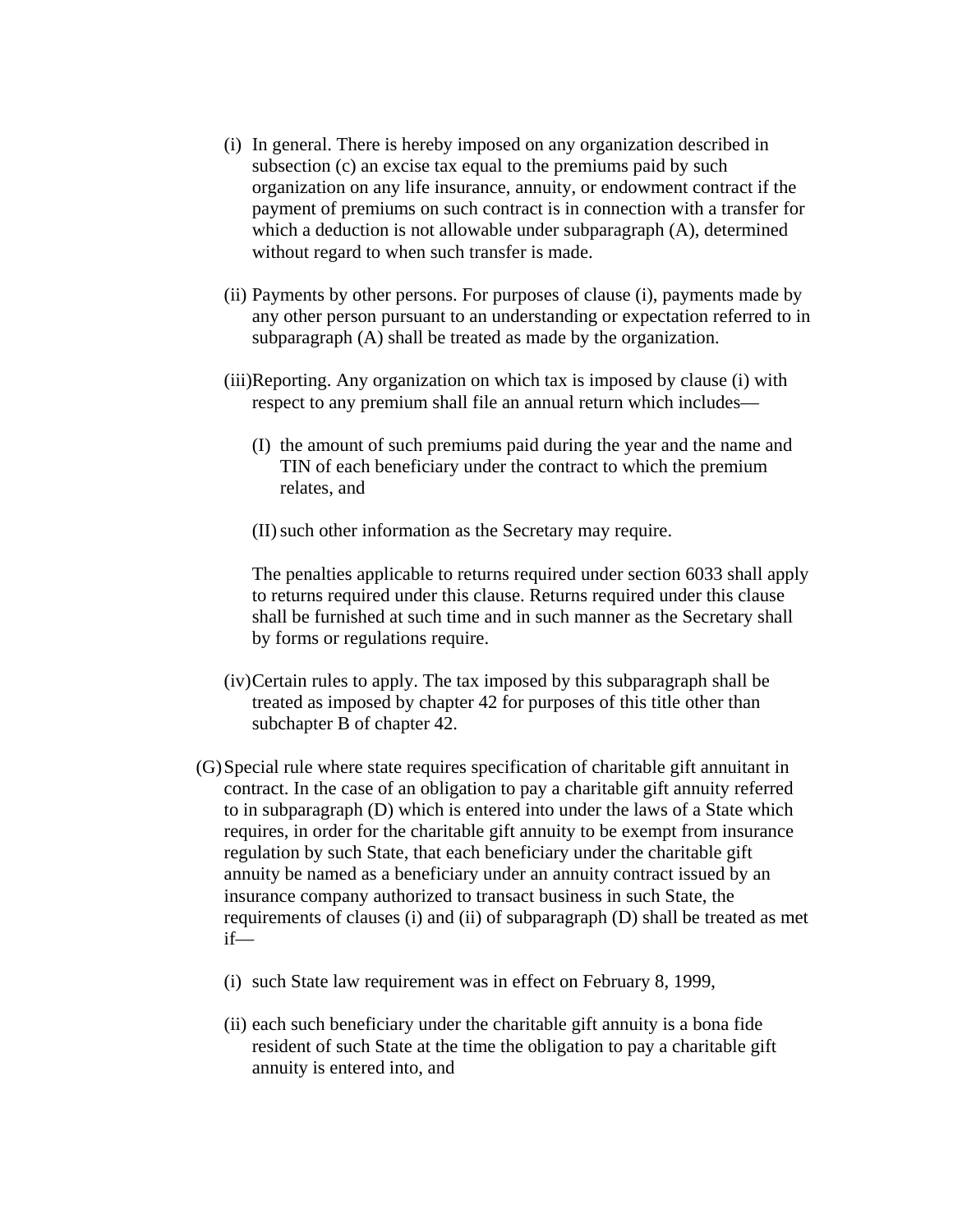- (iii)the only persons entitled to payments under such contract are persons entitled to payments as beneficiaries under such obligation on the date such obligation is entered into.
- (H)Member of family. For purposes of this paragraph, an individual's family consists of the individual's grandparents, the grandparents of such individual's spouse, the lineal descendants of such grandparents, and any spouse of such a lineal descendant.
- (I) Regulations. The Secretary shall prescribe such regulations as may be necessary or appropriate to carry out the purposes of this paragraph, including regulations to prevent the avoidance of such purposes.
- (11) Qualified appraisal and other documentation for certain contributions.

(A)In general.

- (i) Denial of deduction. In the case of an individual, partnership, or corporation, no deduction shall be allowed under subsection (a) for any contribution of property for which a deduction of more than \$500 is claimed unless such person meets the requirements of subparagraphs (B), (C), and (D), as the case may be, with respect to such contribution.
- (ii) Exceptions.
	- (I) Readily valued property. Subparagraphs (C) and (D) shall not apply to cash, property described in subsection  $(e)(1)(B)(iii)$  or section  $1221(a)(1)$ , publicly traded securities (as defined in section  $6050L(a)(2)(B)$ , and any qualified vehicle described in paragraph  $(12)(A)(ii)$  for which an acknowledgement under paragraph  $(12)(B)(iii)$  is provided.
	- (II) Reasonable cause. Clause (i) shall not apply if it is shown that the failure to meet such requirements is due to reasonable cause and not to willful neglect.
- (B) Property description for contributions of more than \$500. In the case of contributions of property for which a deduction of more than \$500 is claimed, the requirements of this subparagraph are met if the individual, partnership or corporation includes with the return for the taxable year in which the contribution is made a description of such property and such other information as the Secretary may require. The requirements of this subparagraph shall not apply to a C corporation which is not a personal service corporation or a closely held C corporation.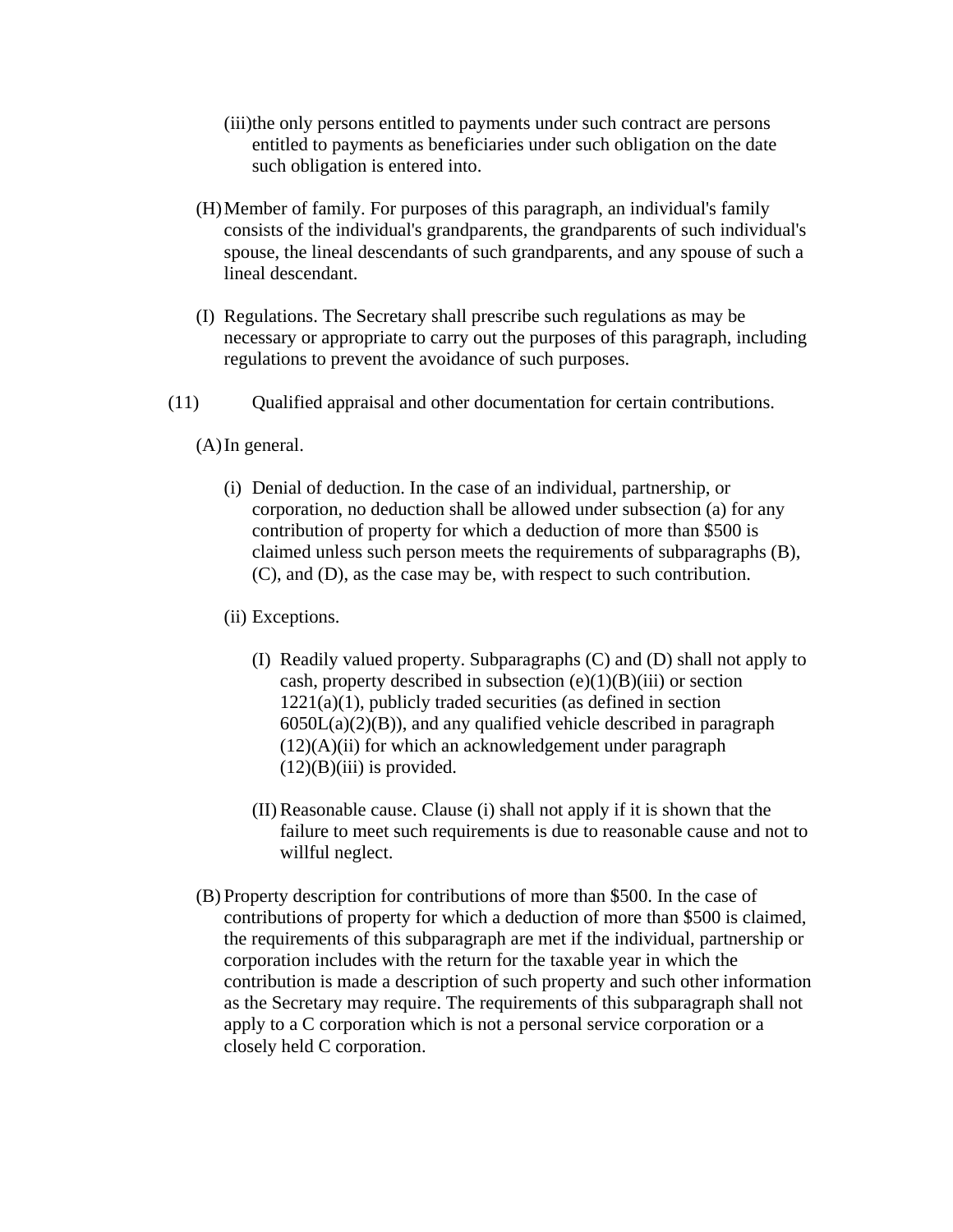- (C) Qualified appraisal for contributions of more than \$5,000. In the case of contributions of property for which a deduction of more than \$5,000 is claimed, the requirements of this subparagraph are met if the individual, partnership, or corporation obtains a qualified appraisal of such property and attaches to the return for the taxable year in which such contribution is made such information regarding such property and such appraisal as the Secretary may require.
- (D)Substantiation for contributions of more than \$500,000. In the case of contributions of property for which a deduction of more than \$500,000 is claimed, the requirements of this subparagraph are met if the individual, partnership, or corporation attaches to the return for the taxable year a qualified appraisal of such property.
- (E) Qualified appraisal and appraiser. For purposes of this paragraph—
	- (i) Qualified appraisal. The term "qualified appraisal" means, with respect to any property, an appraisal of such property which—
		- (I) is treated for purposes of this paragraph as a qualified appraisal under regulations or other guidance prescribed by the Secretary, and
		- (II) is conducted by a qualified appraiser in accordance with generally accepted appraisal standards and any regulations or other guidance prescribed under subclause (I).
	- (ii) Qualified appraiser. Except as provided in clause (iii), the term 'qualified appraiser' means an individual who—
		- (I) has earned an appraisal designation from a recognized professional appraiser organization or has otherwise met minimum education and experience requirements set forth in regulations prescribed by the Secretary,
		- (II) regularly performs appraisals for which the individual receives compensation, and
		- (III) meets such other requirements as may be prescribed by the Secretary in regulations or other guidance.
	- (iii)Specific appraisals. An individual shall not be treated as a qualified appraiser with respect to any specific appraisal unless—
		- (I) the individual demonstrates verifiable education and experience in valuing the type of property subject to the appraisal, and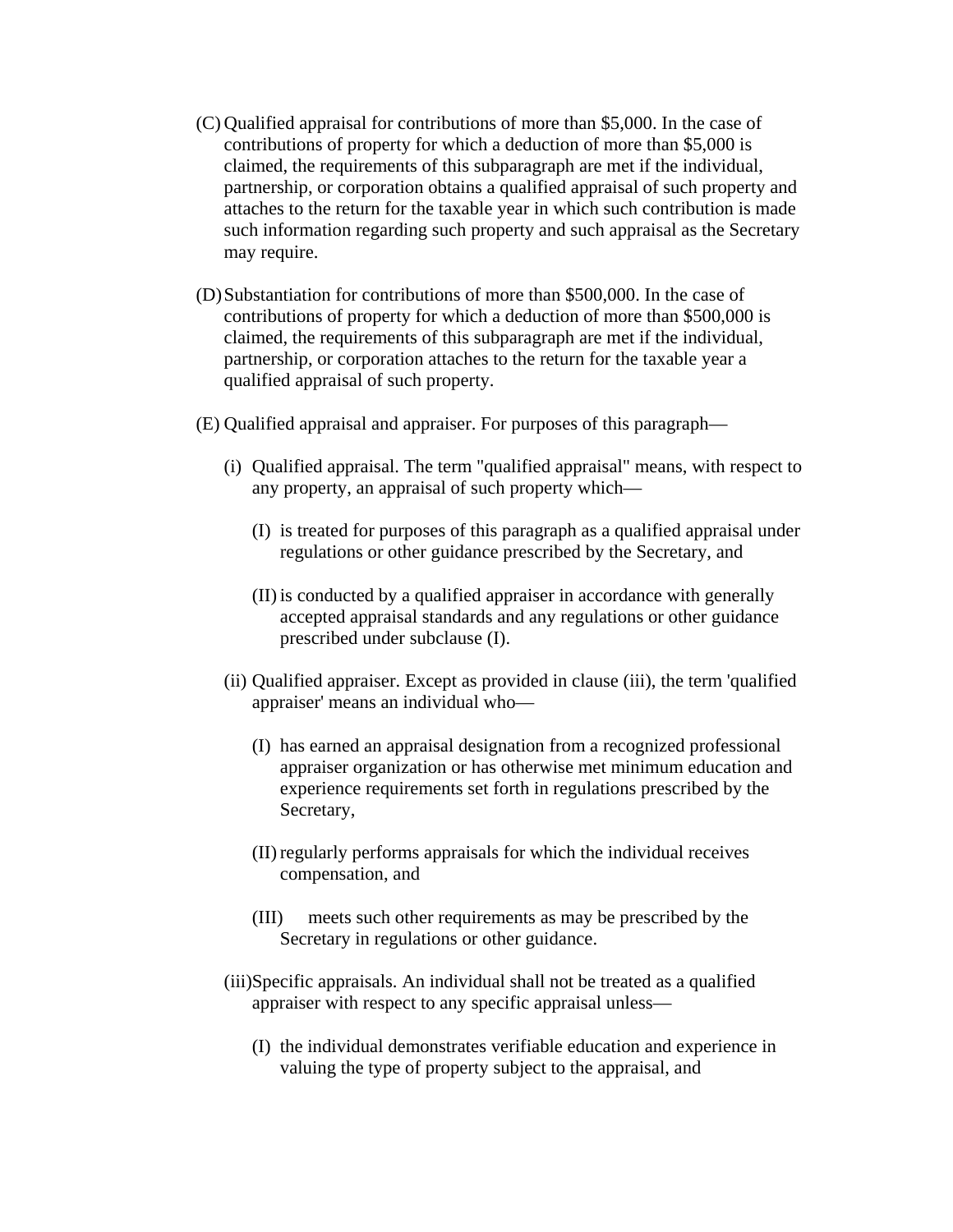- (II) the individual has not been prohibited from practicing before the Internal Revenue Service by the Secretary under section 330(c) of title 31, United States Code, at any time during the 3-year period ending on the date of the appraisal.
- (F) Aggregation of similar items of property. For purposes of determining thresholds under this paragraph, property and all similar items of property donated to 1 or more donees shall be treated as 1 property.
- (G)Special rule for pass-thru entities. In the case of a partnership or S corporation, this paragraph shall be applied at the entity level, except that the deduction shall be denied at the partner or shareholder level.
- (H)Regulations. The Secretary may prescribe such regulations as may be necessary or appropriate to carry out the purposes of this paragraph, including regulations that may provide that some or all of the requirements of this paragraph do not apply in appropriate cases.
- (12) Contributions of used motor vehicles, boats, and airplanes.
	- (A)In general. In the case of a contribution of a qualified vehicle the claimed value of which exceeds \$500—
		- (i) paragraph (8) shall not apply and no deduction shall be allowed under subsection (a) for such contribution unless the taxpayer substantiates the contribution by a contemporaneous written acknowledgement of the contribution by the donee organization that meets the requirements of subparagraph (B) and includes the acknowledgement with the taxpayer's return of tax which includes the deduction, and
		- (ii) if the organization sells the vehicle without any significant intervening use or material improvement of such vehicle by the organization, the amount of the deduction allowed under subsection (a) shall not exceed the gross proceeds received from such sale.
	- (B) Content of acknowledgement. An acknowledgement meets the requirements of this subparagraph if it includes the following information:
		- (i) The name and taxpayer identification number of the donor.
		- (ii) The vehicle identification number or similar number.

 $(iii)$ In the case of a qualified vehicle to which subparagraph  $(A)(ii)$  applies—

(I) a certification that the vehicle was sold in an arm's length transaction between unrelated parties,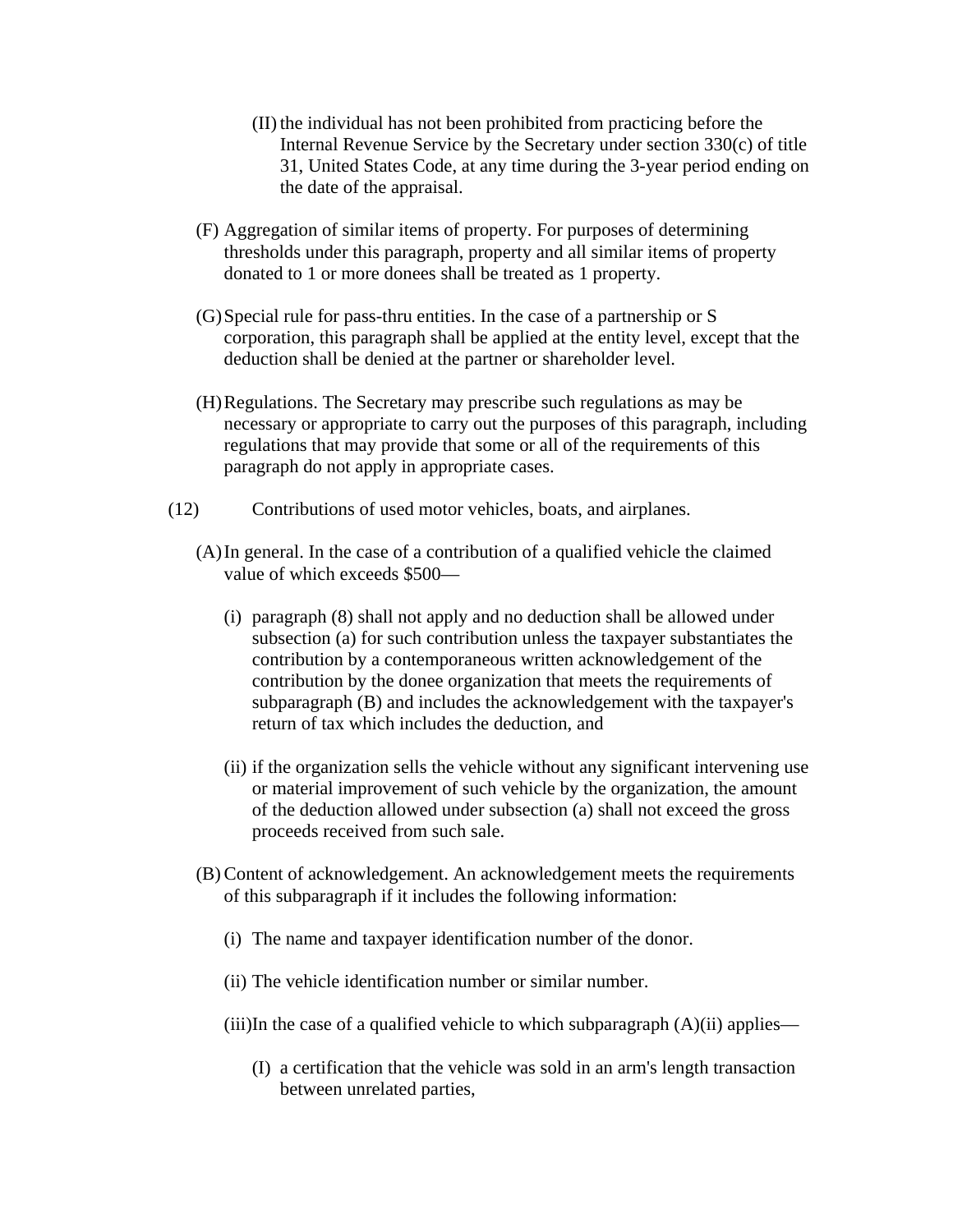- (II) the gross proceeds from the sale, and
- (III) a statement that the deductible amount may not exceed the amount of such gross proceeds.
- (iv)In the case of a qualified vehicle to which subparagraph (A)(ii) does not apply—
	- (I) a certification of the intended use or material improvement of the vehicle and the intended duration of such use, and
	- (II) a certification that the vehicle would not be transferred in exchange for money, other property, or services before completion of such use or improvement.
- (v) Whether the donee organization provided any goods or services in consideration, in whole or in part, for the qualified vehicle.
- (vi)A description and good faith estimate of the value of any goods or services referred to in clause (v) or, if such goods or services consist solely of intangible religious benefits (as defined in paragraph (8)(B)), a statement to that effect.
- (C) Contemporaneous. For purposes of subparagraph (A), an acknowledgement shall be considered to be contemporaneous if the donee organization provides it within 30 days of—
	- (i) the sale of the qualified vehicle, or
	- (ii) in the case of an acknowledgement including a certification described in subparagraph  $(B)(iv)$ , the contribution of the qualified vehicle.
- (D)Information to Secretary. A donee organization required to provide an acknowledgement under this paragraph shall provide to the Secretary the information contained in the acknowledgement. Such information shall be provided at such time and in such manner as the Secretary may prescribe.
- (E) Qualified vehicle. For purposes of this paragraph, the term "qualified vehicle" means any—
	- (i) motor vehicle manufactured primarily for use on public streets, roads, and highways,
	- (ii) boat, or
	- (iii)airplane.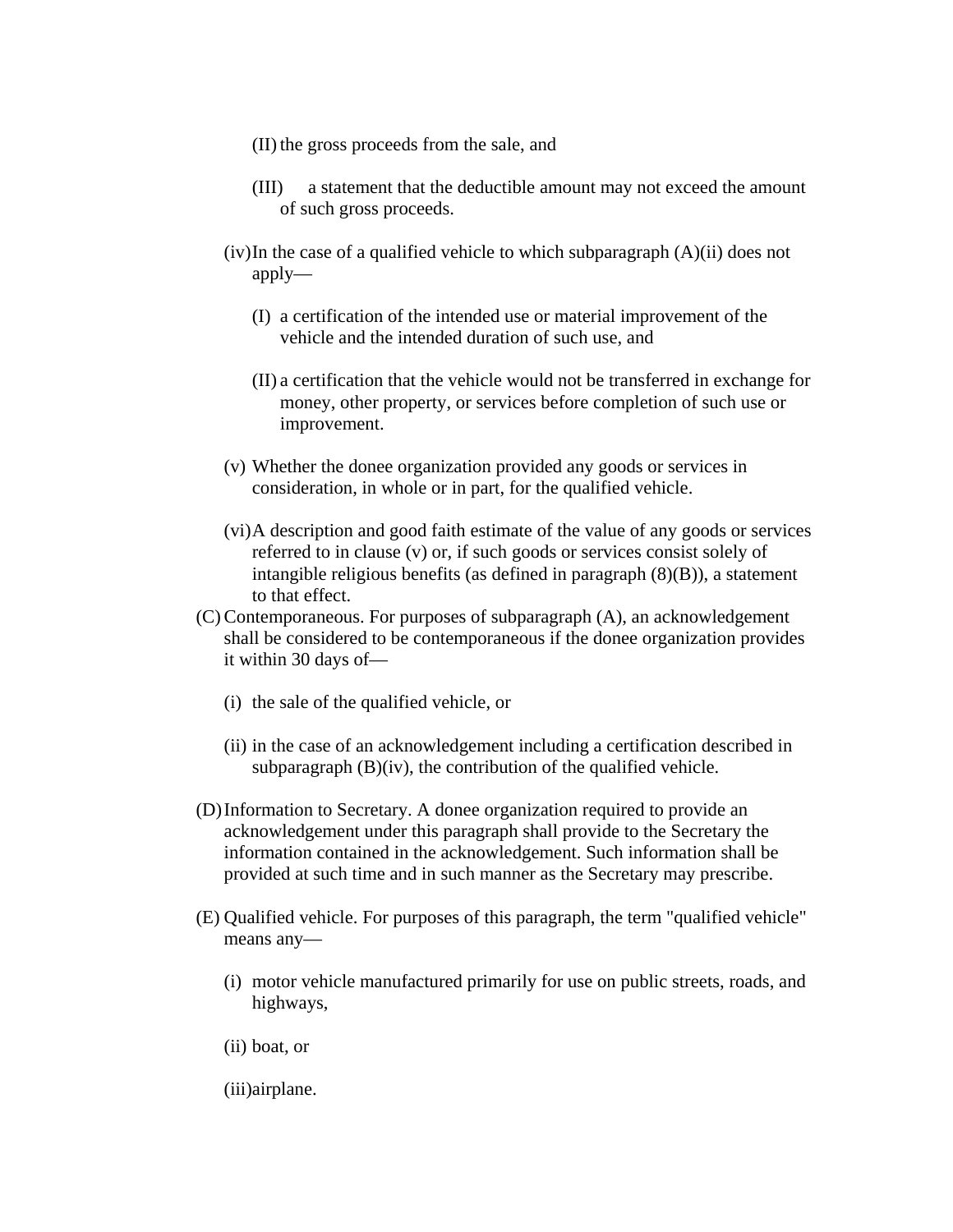Such term shall not include any property which is described in section  $1221(a)(1)$ .

- (F) Regulations or other guidance. The Secretary shall prescribe such regulations or other guidance as may be necessary to carry out the purposes of this paragraph. The Secretary may prescribe regulations or other guidance which exempts sales by the donee organization which are in direct furtherance of such organization's charitable purpose from the requirements of subparagraphs  $(A)(ii)$  and  $(B)(iv)(II)$ .
- (13) Contributions of certain interests in buildings located in registered historic districts.
	- (A)In general. No deduction shall be allowed with respect to any contribution described in subparagraph (B) unless the taxpayer includes with the return for the taxable year of the contribution a \$500 filing fee.
	- (B) Contribution described. A contribution is described in this subparagraph if such contribution is a qualified conservation contribution (as defined in subsection (h)) which is a restriction with respect to the exterior of a building described in subsection  $(h)(4)(C)(ii)$  and for which a deduction is claimed in excess of \$10,000.
	- (C) Dedication of fee. Any fee collected under this paragraph shall be used for the enforcement of the provisions of subsection (h).
- (14) Reduction for amounts attributable to rehabilitation credit. In the case of any qualified conservation contribution (as defined in subsection (h)), the amount of the deduction allowed under this section shall be reduced by an amount which bears the same ratio to the fair market value of the contribution as—
	- (A)the sum of the credits allowed to the taxpayer under section 47 for the 5 preceding taxable years with respect to any building which is a part of such contribution, bears to
	- (B) the fair market value of the building on the date of the contribution.
- (15) Special rule for taxidermy property.
	- (A)Basis. For purposes of this section and notwithstanding section 1012, in the case of a charitable contribution of taxidermy property which is made by the person who prepared, stuffed, or mounted the property or by any person who paid or incurred the cost of such preparation, stuffing, or mounting, only the cost of the preparing, stuffing, or mounting shall be included in the basis of such property.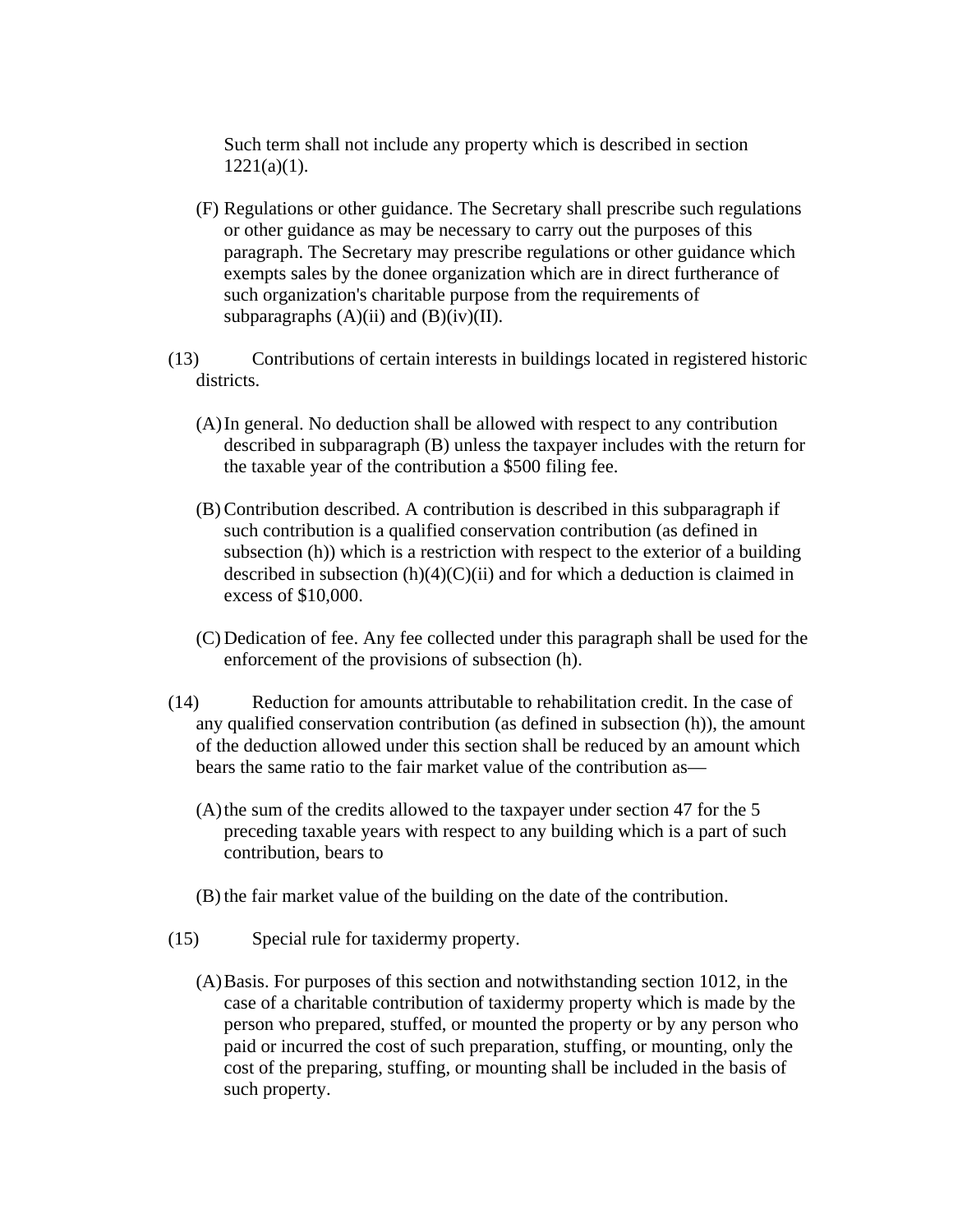- (B) Taxidermy property. For purposes of this section, the term "taxidermy property" means any work of art which—
	- (i) is the reproduction or preservation of an animal, in whole or in part,
	- (ii) is prepared, stuffed, or mounted for purposes of recreating one or more characteristics of such animal, and
	- (iii)contains a part of the body of the dead animal.
- (16) Contributions of clothing and household items.
	- (A)In general. In the case of an individual, partnership, or corporation, no deduction shall be allowed under subsection (a) for any contribution of clothing or a household item unless such clothing or household item is in good used condition or better.
	- (B) Items of minimal value. Notwithstanding subparagraph (A), the Secretary may by regulation deny a deduction under subsection (a) for any contribution of clothing or a household item which has minimal monetary value.
	- (C) Exception for certain property. Subparagraphs (A) and (B) shall not apply to any contribution of a single item of clothing or a household item for which a deduction of more than \$500 is claimed if the taxpayer includes with the taxpayer's return a qualified appraisal with respect to the property.
	- (D)Household items. For purposes of this paragraph—
		- (i) In general. The term "household items" includes furniture, furnishings, electronics, appliances, linens, and other similar items.
		- (ii) Excluded items. Such term does not include—
			- (I) food,
			- (II) paintings, antiques, and other objects of art,
			- (III) jewelry and gems, and
			- (IV) collections.
	- (E) Special rule for pass-thru entities. In the case of a partnership or S corporation, this paragraph shall be applied at the entity level, except that the deduction shall be denied at the partner or shareholder level.